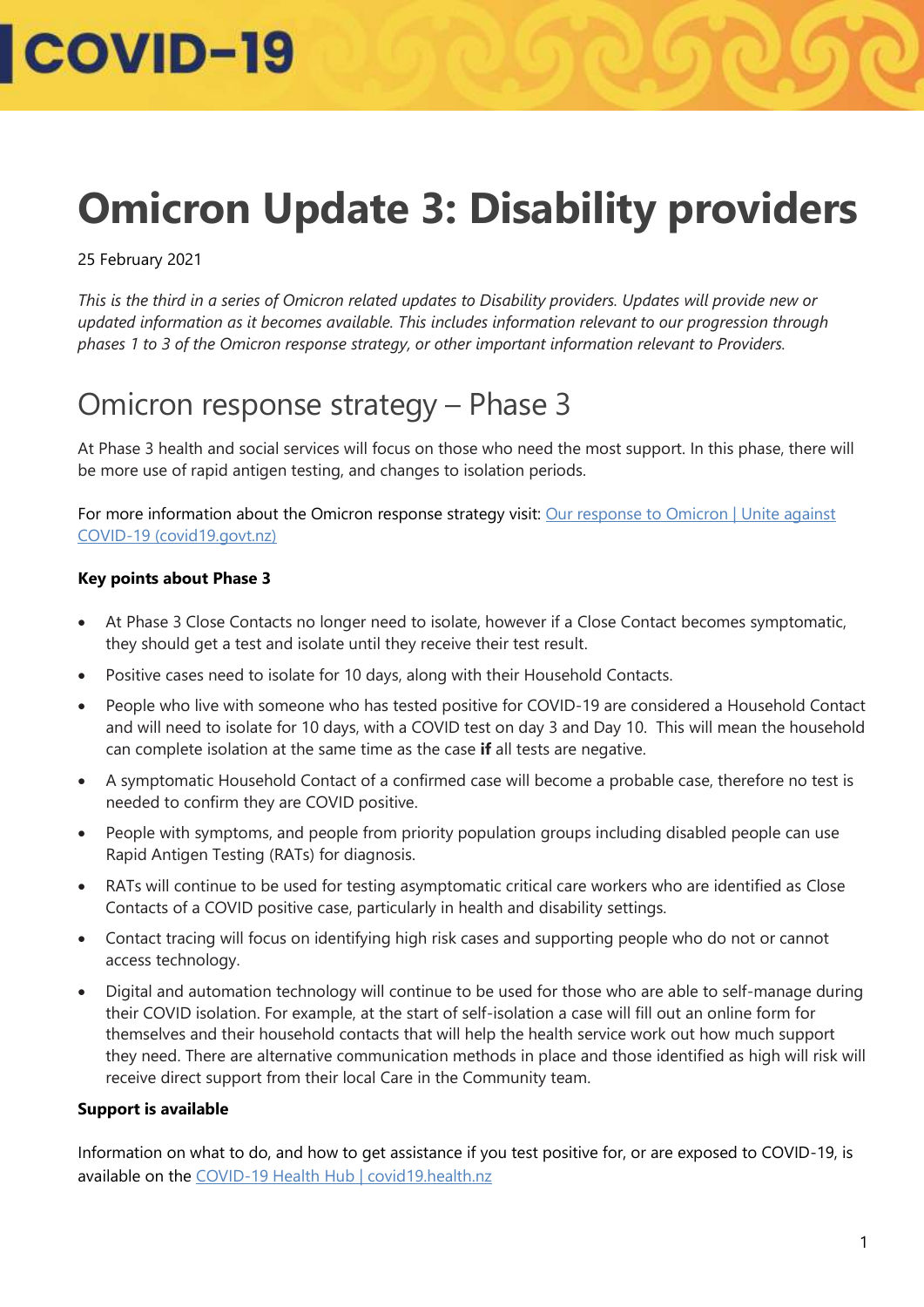We understand that some people, including disabled people and their whanau, will have additional support requirements if exposed to COVID-19. Please be assured that support is available for people based on their individual needs.

In addition to the information available at [covid19.health.nz](https://covid19.health.nz/advice) - if people are concerned about their health, or that of their family – they can call Healthline on 0800 358 5453. If urgent medical help is needed, call 111 and tell them you have COVID-19.

If people are COVID positive and they or their household needs support getting essentials such as food or medicine, they can call 0800 512 337 for welfare support.

| <b>Access to rapid antigen</b> | Who can access rapid antigen tests at this time?                                     |
|--------------------------------|--------------------------------------------------------------------------------------|
| tests                          |                                                                                      |
|                                | At Phase 3, PCR tests will be used for people who need it most, and supervised       |
|                                | rapid antigen tests (RATs) will become more widely available for people who          |
|                                | are symptomatic or Household Contacts of a COVID positive case. Testing              |
|                                | sites are listed on <b>Healthpoint</b> and in many cases are existing COVID testing  |
|                                | sites, including GP practices.                                                       |
|                                | At Phase 3 positive RAT results do not need to be confirmed with a PCR test,         |
|                                | except where advised otherwise.                                                      |
|                                | <b>Critical workers and RAT testing</b>                                              |
|                                | RATs will also be used for testing non-symptomatic critical workers who are          |
|                                | identified as Close Contacts of active COVID-19 cases. RATs are not to be used       |
|                                | for surveillance testing.                                                            |
|                                | Where do we or our workers get RATs from?                                            |
|                                | Disability support providers can order supplies of RATs from the PPE Portal.         |
|                                | Visit either: www.onelink.co.nz for northern providers, or www.healthppe.org for     |
|                                | providers in all other areas.                                                        |
|                                | If providers are not already registered on the PPE portal, they will need to open an |
|                                | account and register. More information, including written Guidance for               |
|                                | Community Providers, is available here: Rapid antigen testing for Priority           |
|                                | <b>Populations and Community Providers   Ministry of Health</b>                      |
|                                |                                                                                      |
|                                | RATs are also available to critical workers who:                                     |
|                                | are asymptomatic and                                                                 |
|                                | are fully vaccinated and                                                             |
|                                | are identified as a close contact and                                                |
|                                | need a test to go to work.<br>$\bullet$                                              |
|                                | Disability support providers are identified as Critical Businesses and most of       |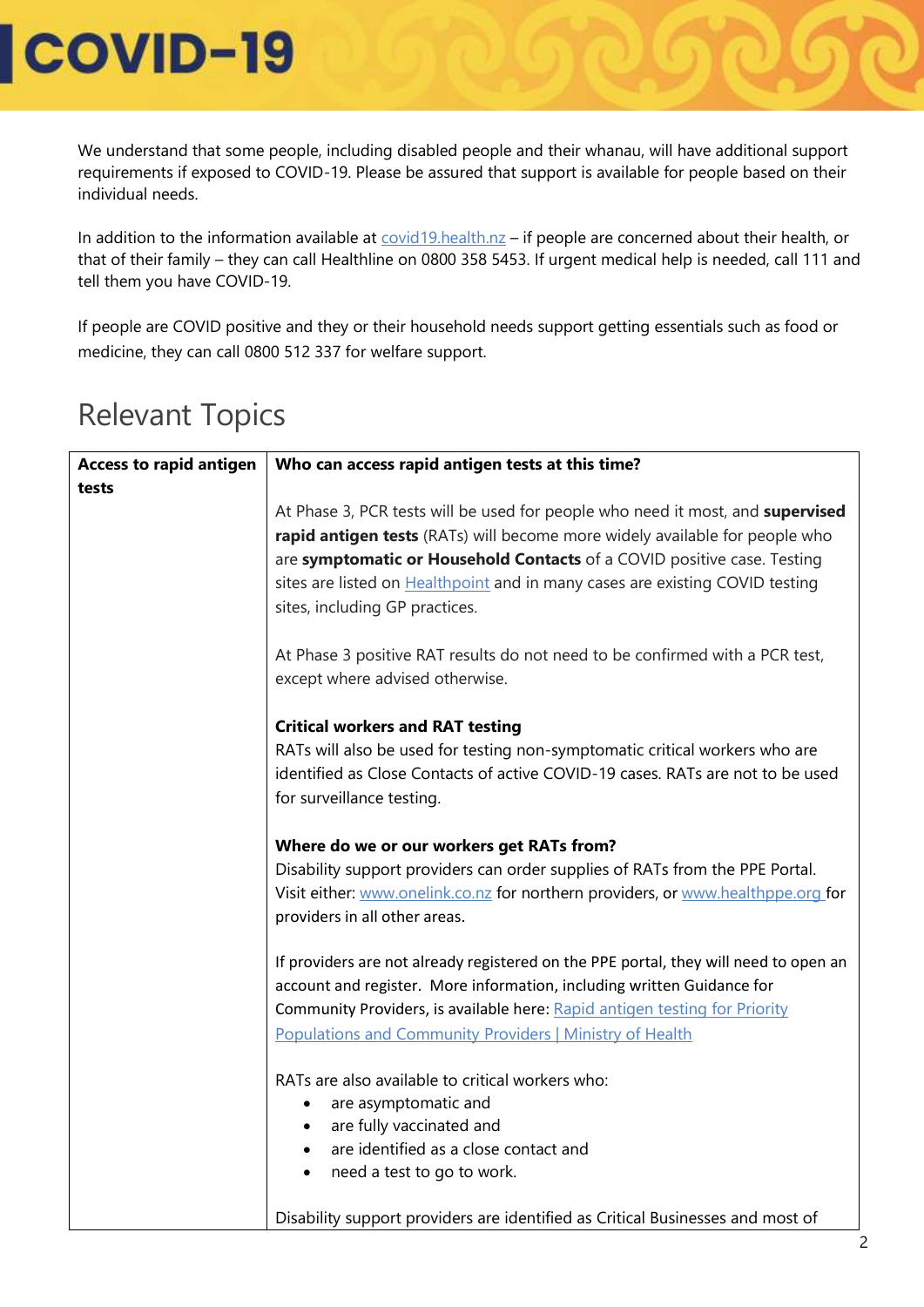|                                                                          | their staff are identified as critical workers. Disability support providers can<br>register under the Close Contact Exemption scheme so that their individual<br>workers can get RAT kits from a collection site. Read about and register for the<br>Close Contact Exemption Scheme at biz.govt: Close Contact Exemption Scheme<br>biz.govt.nz<br>Collection sites are listed on Healthpoint and in many cases are existing COVID-<br>19 testing facilities. To find your nearest collection site visit Healthpoint and<br>search your local area: COVID-19 RATs Testing sites for healthcare and critical<br>workers   Healthpoint |
|--------------------------------------------------------------------------|--------------------------------------------------------------------------------------------------------------------------------------------------------------------------------------------------------------------------------------------------------------------------------------------------------------------------------------------------------------------------------------------------------------------------------------------------------------------------------------------------------------------------------------------------------------------------------------------------------------------------------------|
|                                                                          | What do workers need to provide at a collection site to collect RATs?<br>As well as their vaccine pass, workers will need to show:<br>a letter from the Critical Services Register OR their critical worker<br>$\bullet$<br>authorisation letter from their employer to prove they are a critical worker<br>in a critical business,<br>personal ID like a Driver's Licence to prove who they are, and<br>$\bullet$<br>the text message confirming they are a close contact and therefore eligible<br>$\bullet$                                                                                                                       |
|                                                                          | for a test.<br>Should unwell workers use collection sites?<br>People should not turn up to a collection site if they are unwell. They should call<br>their health provider or Healthline, and they should get a supervised test at an<br>official testing site.                                                                                                                                                                                                                                                                                                                                                                      |
|                                                                          | Can an employer collect RATs on behalf of their workers?<br>Yes, they just need to provide the above information.                                                                                                                                                                                                                                                                                                                                                                                                                                                                                                                    |
|                                                                          | What happens if a site gets multiple close contacts because of a case?<br>In some cases, there may be large number of contacts at a specific work<br>site/location. The local DHB and Public Health Unit will work with the site to<br>supply a quantity of RATs directly to the business. Relevant contact details for<br>each DHB are listed here: Rapid antigen testing   Ministry of Health NZ                                                                                                                                                                                                                                   |
| <b>Updated Infection</b><br><b>Prevention and Control</b><br>information | The IPC guidance for Home and Community workers has been updated to<br>recommend the increased use of P2/N95 particulate respirators in Phase 3.                                                                                                                                                                                                                                                                                                                                                                                                                                                                                     |
|                                                                          | What is the change to guidance?<br>The quidance already recommended that in high-risk situations, or when<br>undertaking specific procedures that would put HCWs at risk of COVID-19<br>infection, P2/N95 particulate respirators should be worn.<br>The updated guidance now recommends HCWs wear P2/N95 particulate<br>respirators in settings where there are increasing cases (Phase 2) or widespread<br>cases (Phase 3) and both a moderate and higher risk of COVID-19 infection.                                                                                                                                              |

 $\mathcal{O}$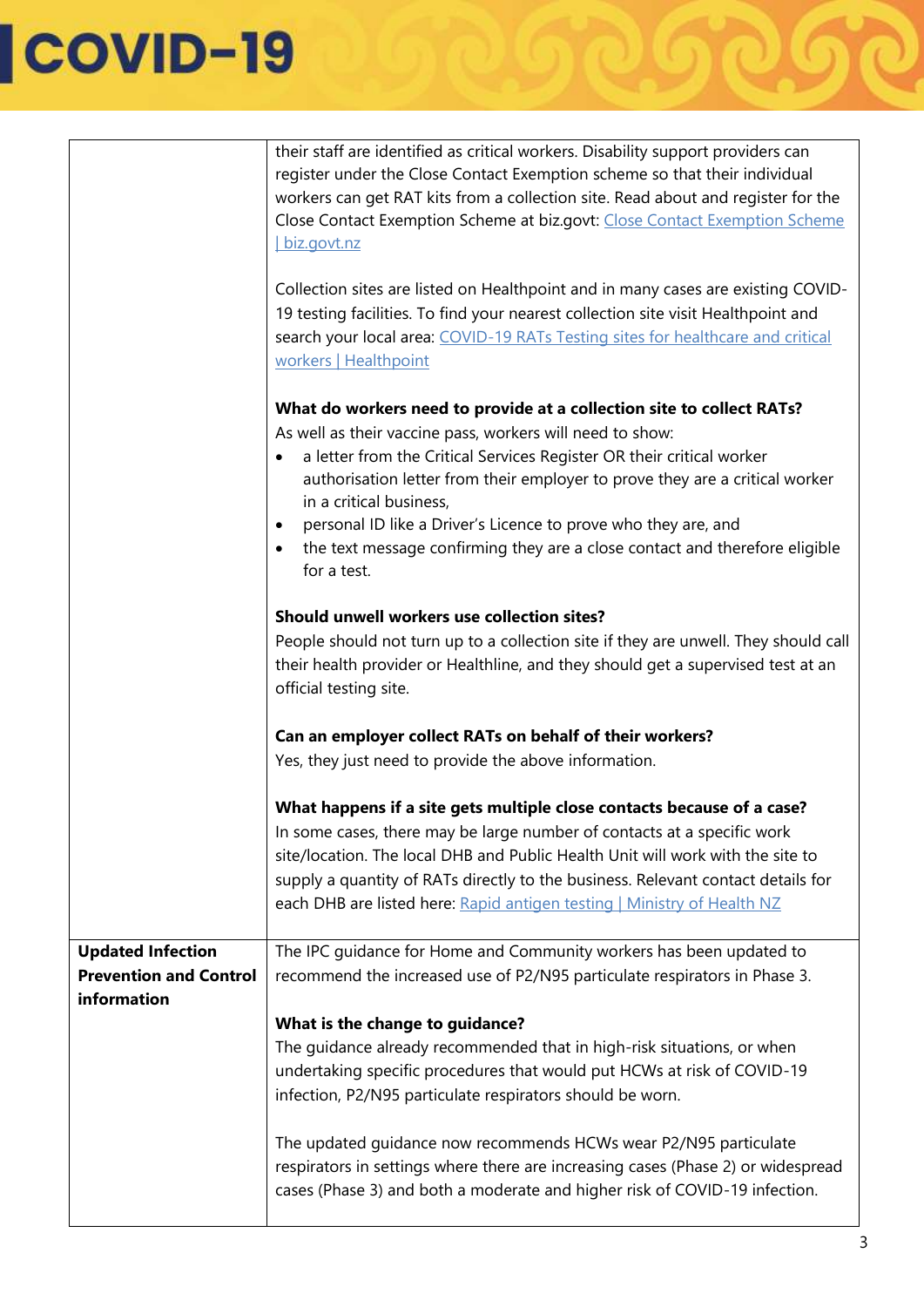|                            | A moderate risk of COVID-19 infection includes a person with:                      |
|----------------------------|------------------------------------------------------------------------------------|
|                            | COVID-19 related symptoms but not a close contact of a confirmed case OR           |
|                            | No COVID-19 related symptoms but a close contact OR required to self-<br>$\bullet$ |
|                            | isolate.                                                                           |
|                            |                                                                                    |
|                            | A higher risk of COVID-19 infection includes a person with:                        |
|                            | COVID-19 related symptoms and identified by the contact tracing service as         |
|                            | a close contact until test results are available (where not COVID positive,        |
|                            | then treat as for moderate risk).                                                  |
|                            | Confirmed COVID-19 case during infectious period.                                  |
|                            |                                                                                    |
|                            | When selecting PPE, the home and community worker should also consider the         |
|                            | local and regional variation for case numbers which may reduce or increase the     |
|                            | risk.                                                                              |
|                            |                                                                                    |
|                            | The complete IPC guidance can be found here: COVID-19: Infection prevention        |
|                            | and control recommendations for health and disability care workers   Ministry      |
|                            | of Health NZ                                                                       |
|                            |                                                                                    |
| <b>Exposure Event</b>      | Templates and guidance on how to move through an exposure event can be             |
| <b>Management</b>          | found here: Guidance for critical health services during an Omicron outbreak       |
|                            |                                                                                    |
|                            | <b>Ministry of Health NZ</b>                                                       |
|                            |                                                                                    |
|                            | The templates are designed to help to support a provider with application and      |
|                            | documentation of the risk assessment and contact categorisation matrix. The        |
|                            | Exposure Event templates are helpful to work out the Infectious period. For        |
|                            | people with symptoms this starts 48 hours before symptom onset. For people         |
|                            | with no symptoms this starts 48 hours before the time the first positive test was  |
|                            | taken (PCR or RATs).                                                               |
|                            |                                                                                    |
|                            | Once you work out the infectious period, you can go through the matrix             |
|                            | provided in the guidance document Management of COVID-19 healthcare staff          |
|                            | exposures at work, to determine other factors including Close Contacts. If PPE     |
|                            | has been worn properly, the matrix will help identify where IPC practices are      |
|                            | good, and the risk of infection is reduced, resulting in fewer cases.              |
|                            |                                                                                    |
| <b>How to access N95</b>   | From 25 February 2022 Disability Support Providers can order N95 masks             |
| masks                      | through either the Healthcare Logistics or OneLink portals.                        |
|                            |                                                                                    |
|                            | Visit either: www.onelink.co.nz for northern providers, or www.healthppe.org for   |
|                            | providers in all other areas.                                                      |
|                            |                                                                                    |
|                            | A separate process has been set up for Individualised Funding and Hosts are        |
|                            |                                                                                    |
|                            | communicating the process to their clients.                                        |
| <b>Significant Service</b> | The process for applying for a temporary significant service disruption has been   |

DIG